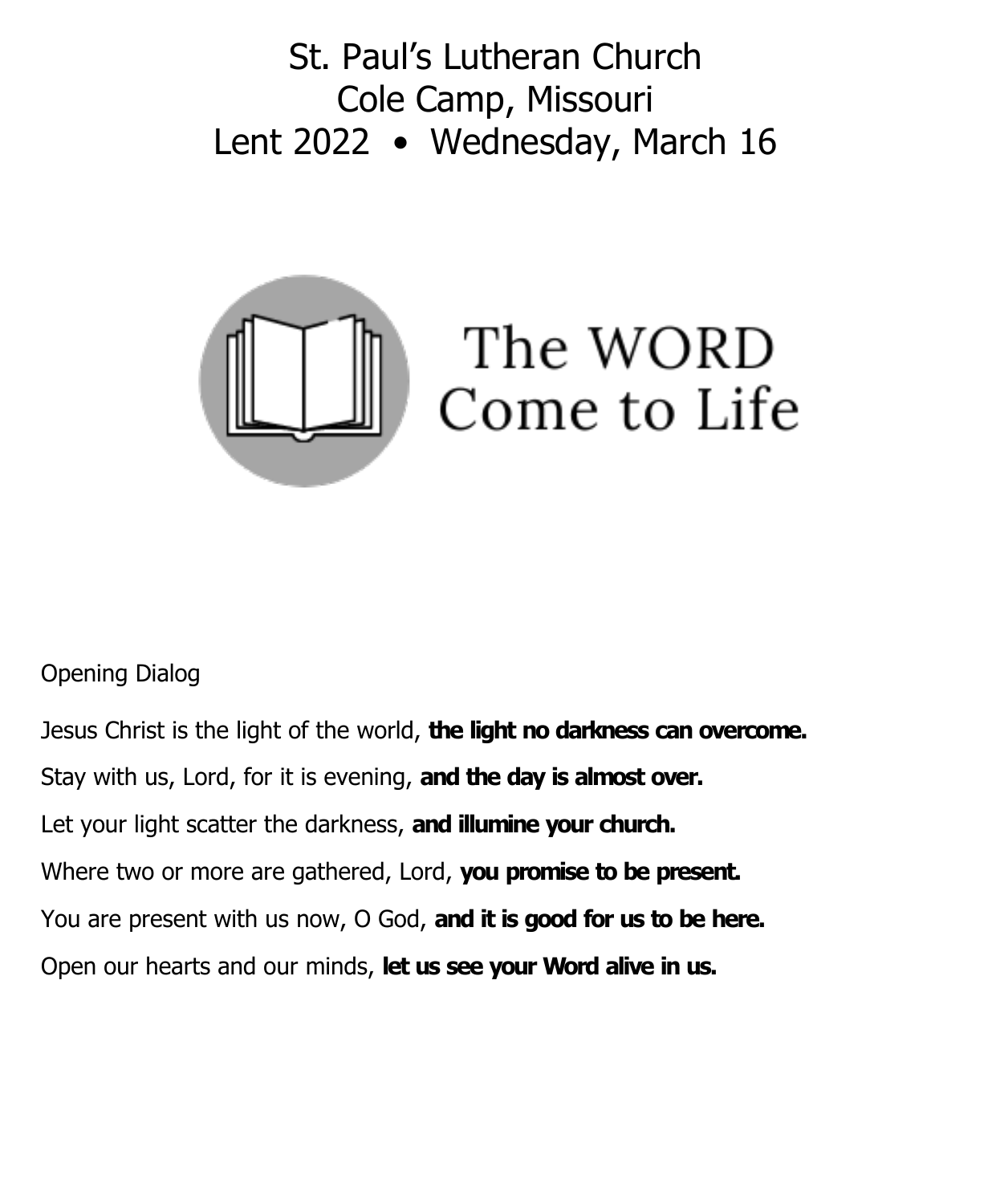# **Loving Spirit**



Reprinted under OneLicence.net #A-715792Music: RESTORATION, W. Walker, Southern Harmony, 1835 Text © 1987 The Hymn Society, admin. Hope Publishing Company, Carol Stream, IL 60188. All rights reserved. Used by permission.

### **Greeting**

We are gathered this evening for worship in the name of the Father, and of the ☩ Son, and of the Holy Spirit. **Amen.**

### Prayer

Let us pray… **God our creator, the resurrection of your Son offers life to all the peoples of earth. By your Holy Spirit, kindle in us the fire of your love, empowering our lives for service and our tongues for praise, through Jesus Christ, our Savior and Lord, who lives and reigns with you and the Holy Spirit, one God, now and forever. Amen.**

### Visio Divina and Acts 2:1 - 21

<sup>1</sup>When the day of Pentecost had come, [the apostles] were all together in one place. <sup>2</sup>And suddenly from heaven there came a sound like the rush of a violent wind, and it filled the entire house where they were sitting.  $3$ Divided tongues, as of fire,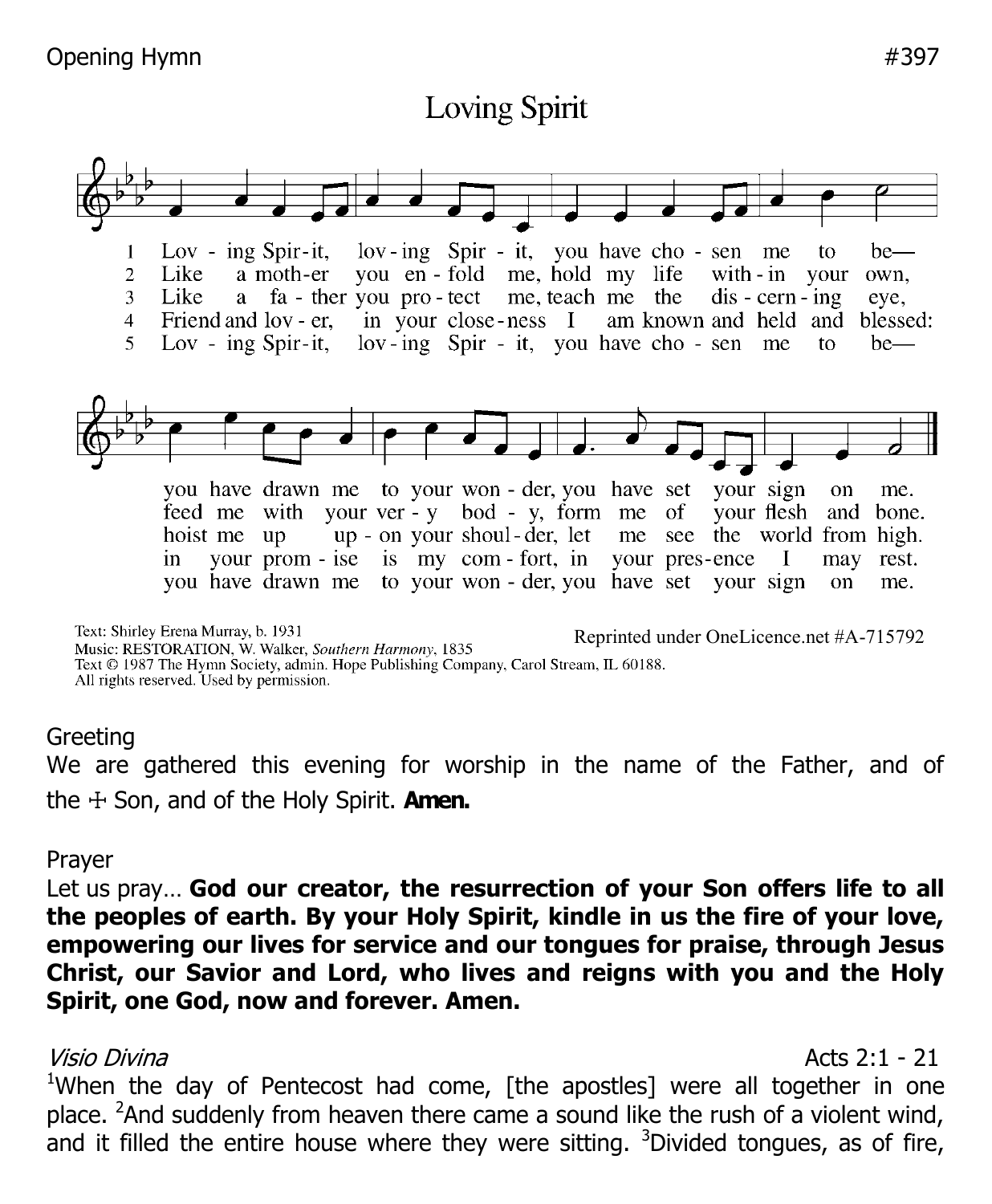appeared among them, and a tongue rested on each of them.  $4$ All of them were filled with the Holy Spirit and began to speak in other languages, as the Spirit gave them ability. <sup>5</sup>Now there were devout Jews from every nation under heaven living in Jerusalem. <sup>6</sup>And at this sound the crowd gathered and was bewildered, because each one heard them speaking in the native language of each.  $7$ Amazed and astonished, they asked, "Are not all these who are speaking Galileans? <sup>8</sup>And how is it that we hear, each of us, in our own native language? <sup>9</sup>Parthians, Medes, Elamites, and residents of Mesopotamia, Judea and Cappadocia, Pontus and Asia, <sup>10</sup>Phrygia and Pamphylia, Egypt and the parts of Libya belonging to Cyrene, and visitors from Rome, both Jews and proselytes,  $^{11}$ Cretans and Arabs—in our own languages we hear them speaking about God's deeds of power."  $^{12}$ All were amazed and perplexed, saying to one another, "What does this mean?" <sup>13</sup>But others sneered and said, "They are filled with new wine."  $14$ But Peter, standing with the eleven, raised his voice and addressed them, "Men of Judea and all who live in Jerusalem, let this be known to you, and listen to what I say.  $15$ Indeed, these are not drunk, as you suppose, for it is only nine o'clock in the morning.  $^{16}$ No, this is what was spoken through the prophet Joel:  $17$ In the last days it will be, God declares, that I will pour out my Spirit upon all flesh, and your sons and your daughters shall prophesy, and your young men shall see visions, and your old men shall dream dreams.  $18$ Even upon my slaves, both men and women, in those days I will pour out my Spirit; and they shall prophesy.  $19$ And I will show portents in the heaven above and signs on the earth below, blood, and fire, and smoky mist.  $20$ The sun shall be turned to darkness and the moon to blood, before the coming of the Lord's great and glorious day.  $21$ Then everyone who calls on the name of the Lord shall be saved.'"

Creatio Divina

Prayers

Hear us, O God. **Your mercy is great.**

### The Lord's Prayer

Hear, O Lord, the prayer you taught us to pray..........**Our Father, who art in heaven, hallowed be thy name, thy kingdom come, thy will be done, on earth as it is in heaven. Give us this day our daily bread; and forgive us our trespasses, as we forgive those who trespass against us; and lead us not into temptation, but deliver us from evil. For thine is the kingdom, and the power, and the glory, forever and ever. Amen.**